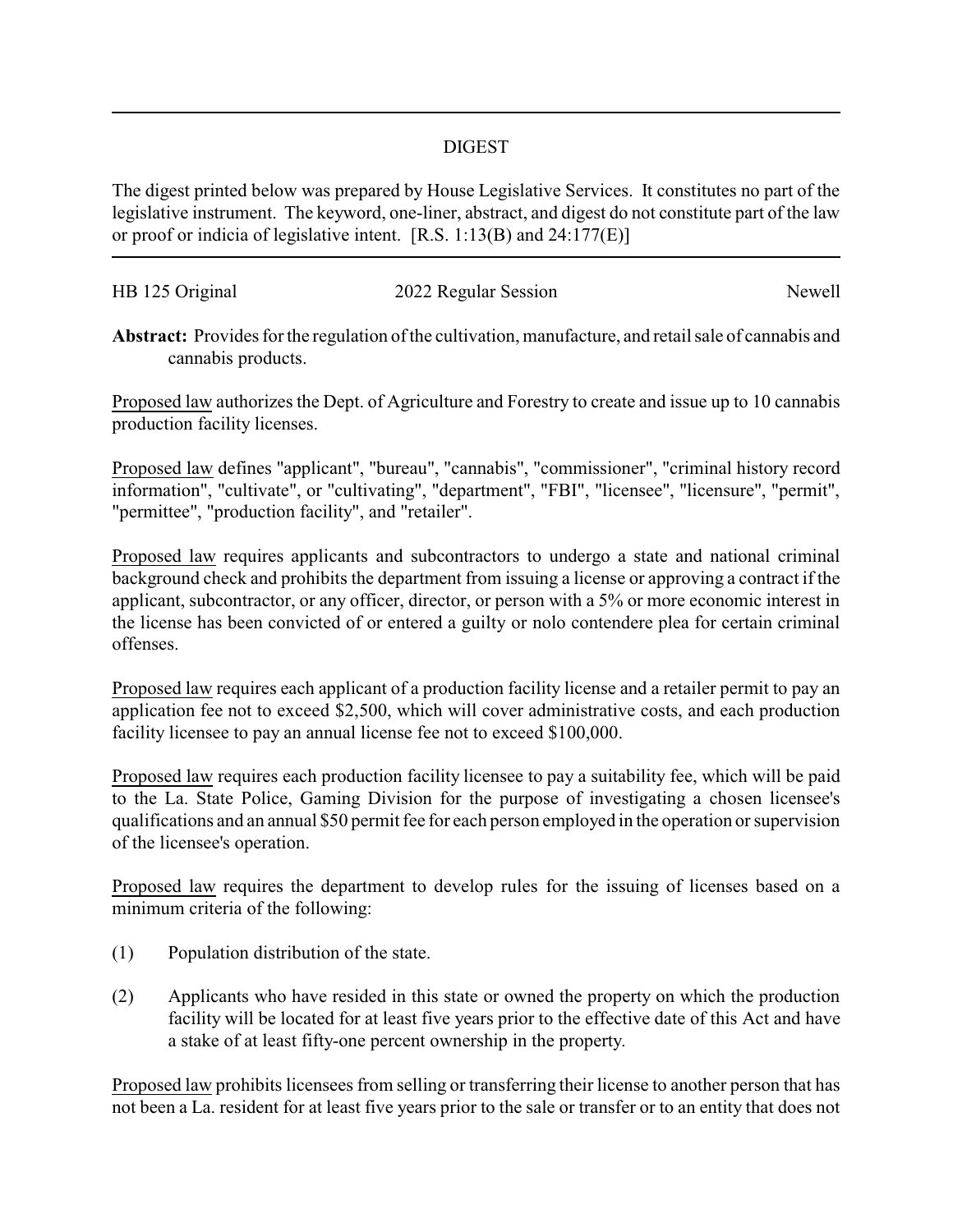have an ownership group made up of at least 51% of La. residents residing in the state at least five years prior to the sale or transfer.

Proposed law prohibits anyone from being licensed, or to contract, to cultivate, process, transport, or sale cannabis or cannabis products in the state that has been disqualified on the basis of the following:

- (1) Has been convicted or entered a plea of guilty or nolo contendere for any of the following:
	- (a) Theft or attempted theft, illegal possession of stolen things, or any offense or attempt involving the misappropriation of property or funds within five years from the date of application.
	- (b) Any offense involving fraud or attempted fraud or false statements or declarations within five years from the date of application.
	- (c) A crime of violence as defined in present law (R.S. 14:2(B)).
	- (d) Any offense involving Schedule I narcotics, provided the offense was not marijuana related.
- (2) There is a current prosecution or pending charge against the person in any jurisdiction for any offense listed in proposed law.
- (3) Fails to provide information and documentation to reveal any fact material to a suitability determination or supplies information which is untrue or misleading as to a material fact pertaining to the suitability criteria.

Proposed law allows for the transportation of cannabis and cannabis products in limited situations between licensees and establishes a \$250 contract carrier permit fee for any third party contracting with a licensee for the purpose of transporting cannabis and cannabis products.

Proposed law provides for civil penalties up to \$50,000 per violation per day based upon ruling of the commissioner of agriculture.

Proposed law clarifies that proposed law does not interfere with the rights of medical marijuana patients or licensed medical marijuana production facilities and requires the department to issue a production facility license to any current therapeutic marijuana license holder.

Proposed law requires the commissioner of the office of alcohol and tobacco control to issue cannabis retailer permits and requires such a permit prior to selling cannabis or cannabis products. Specifies that the retailer permit is valid for a two-year period. Limits the number of permits to be issued in the state to 40 total and requires no more than five per regional planning area of the state, but provides for situations where the commissioner may increase the total permits issued.